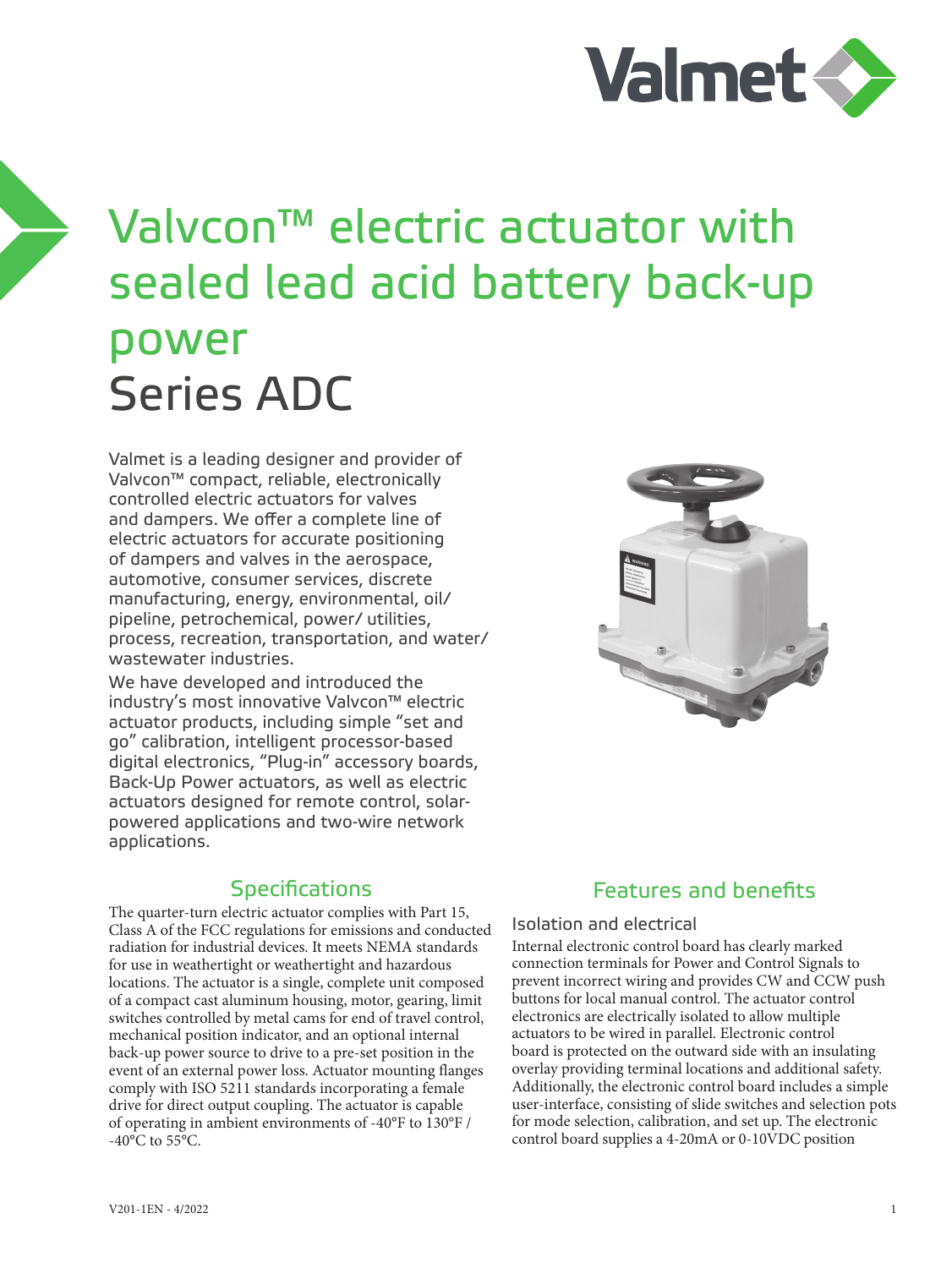feedback signal, includes a holding brake feature to prevent back-driving, a heater and thermostat for low-temperature or high-humidity applications, and two auxiliary limit switches for indication. All internal connections, (motor leads, limit switch leads, etc.) are coded, using different style connectors for each function, to prevent incorrect wiring. All connections plug-in to simplify field repairs and upgrades. In AC line applications a highly reliable switching power supply provides power conversion to drive the internal brushless DC motor; in low-voltage applications the board provides the necessary conversion to drive the motor. Other than periodic replacement of the back-up battery; no maintenance is required.

#### Motor

The brushless DC motor is capable of running continuously at full torque at ambient temperature at or below 104°F / 40°C. Rated for 120 starts/minute.

## Lubrication

All rotating power train components are coated with a multi-purpose grease. Lubricants are suitable for ambient conditions of -40°F to 130°F / -40°C to 55°C.

## Gearing

The powertrain is comprised of hardened steel, machine cut spur gears. Non-metallic, aluminum, cast or stamped gearing is not used.

#### Limit switches

Actuators have two single pole double throw end-of-travel switches, rated for 11 amps at 250 VAC. During normal, (Smart Limit) operation the end-of-travel limit switches will not be activated; activating the limit switches will interrupt actuator travel. If utilizing the Cam Limit type, the endof-travel cams will define the full CW and full CCW stop positions. Two additional SPDT limit switches are included for position indication purposes. The auxiliary switches are fully adjustable to operate at any position, as required by the process application, providing end-of-travel indication.

#### On/Off Control (Open/Close Operation) or Proportional Control (Modulating Operation) with Battery Back-Up

The actuator can be configured for either On/Off or Modulating operation.

#### On/Off Control (Open/Close Operation):

ADC-Series actuators can be configured for Open/Close operation requiring separate Power and Control signals. The Power signal must be constantly maintained; The Control signal consists of one to three maintained AC or DC contacts and the actuator can be set to operate in Twowire, Three-wire or Three-position modes. In Two-wire CW mode a signal is maintained to drive the actuator to the CW position and removed to drive to the CCW position. In Two-wire CCW mode a signal is maintained to drive the actuator to the CCW position and removed to drive to the CW position. In Three-wire mode separate Control

signals are applied to drive the actuator to the CW and CCW positions and may be removed at any point in midstroke to position the valve or damper. Three-wire mode also provides "latching" operation, whereby application of a momentary signal will drive the actuator to the respective end-of-travel position; the signal does not need to be maintained. Three-wire mode may be configured for Threeposition operation, whereby separate Control signals are applied to drive the actuator to the CW, "MID" or CCW positions and may be removed at any point in mid-stroke to position the valve or damper.

## Position control (modulating operation):

ADC-Series actuators can be configured for Modulating operation in which they will accept a variable, proportional 4-20mA or 0-10VDC valve position signal and respond by positioning the valve proportionately with an accuracy of 1%. Normally, the actuator drives clockwise in response to a decreasing control signal; however, the actuator is capable of "reverse acting" operation (driving counterclockwise in response to a decreasing control signal) without internal wiring changes. The actuator also accepts a resistance valve position signal, i.e. 0-135 Ohms, directly with simple board configuration adjustments. The actuator also provides the ability to adjust the sensitivity to control signal changes. Slide switches enable the user to set the actuator response to a loss of control signal, select the "fail" position upon loss of Power and select either the single cycle or multi-cycle loss of power mode. Locked rotor, stall protection initiates whenever the actuator is unable to achieve the position commanded by the control signal, and terminates power to the motor in order to prevent damage due to prolonged/ repeated stall conditions.

#### Internal battery back-up

With the internal battery back-up feature, immediately upon loss of the Power signal, the internal battery will drive the actuator to the Power Fail Position.The Power Fail Position may be either the full CW, the full CCW or "MID" position and is determined by the Power Fail Position selection pot.

#### Breakaway torque

Designed for efficiency and reliability, all Valvcon™ actuators deliver the power you need when and where it is needed. With efficient gear trains and motors these actuators are rated at breakaway torque. Immediately upon power up, the actuator supplies the rated torque — when it is needed to break the valve away from its seat. Other manufacturer's actuators may be rated at running torque, but actually deliver significantly less breakaway torque.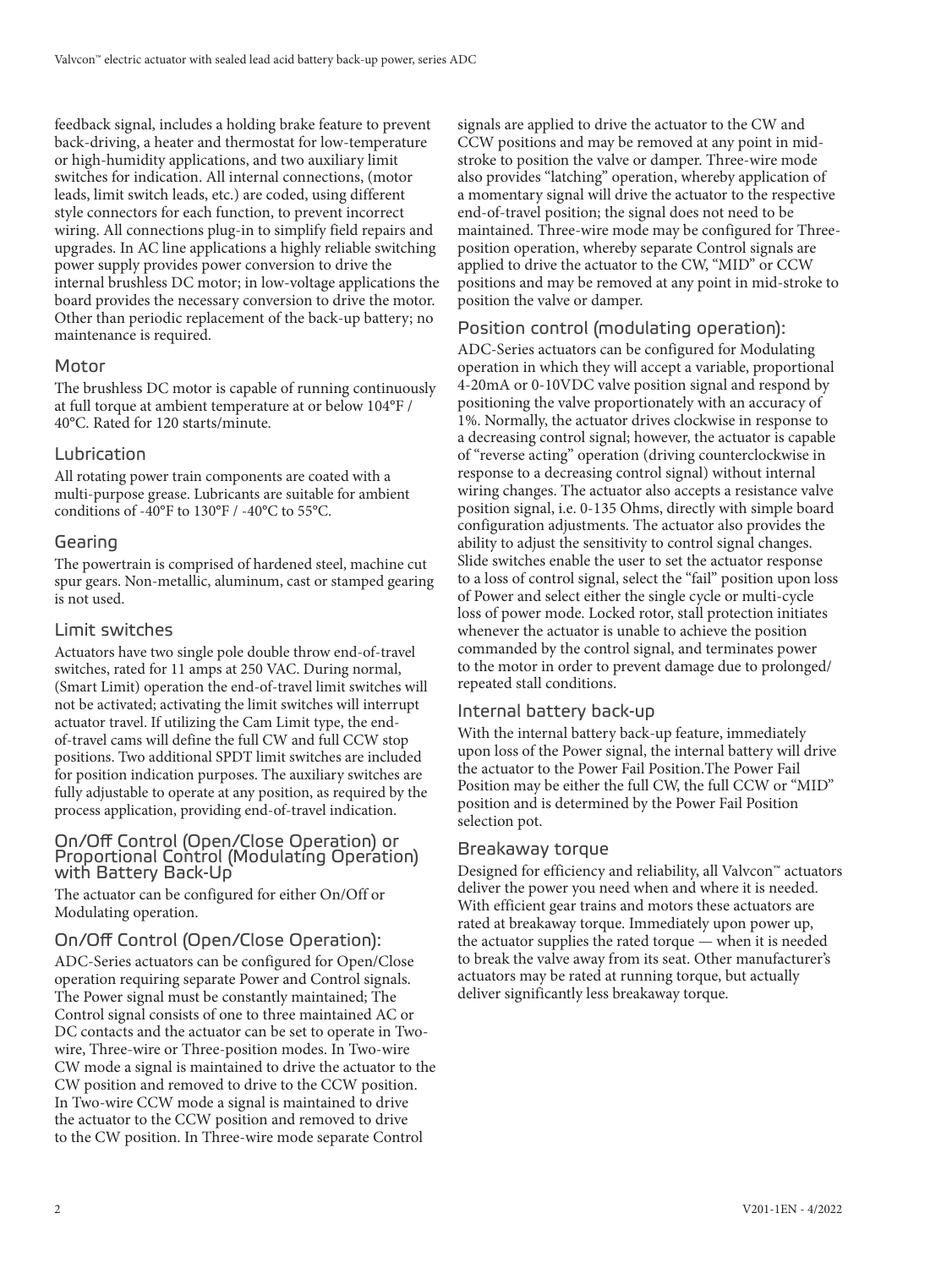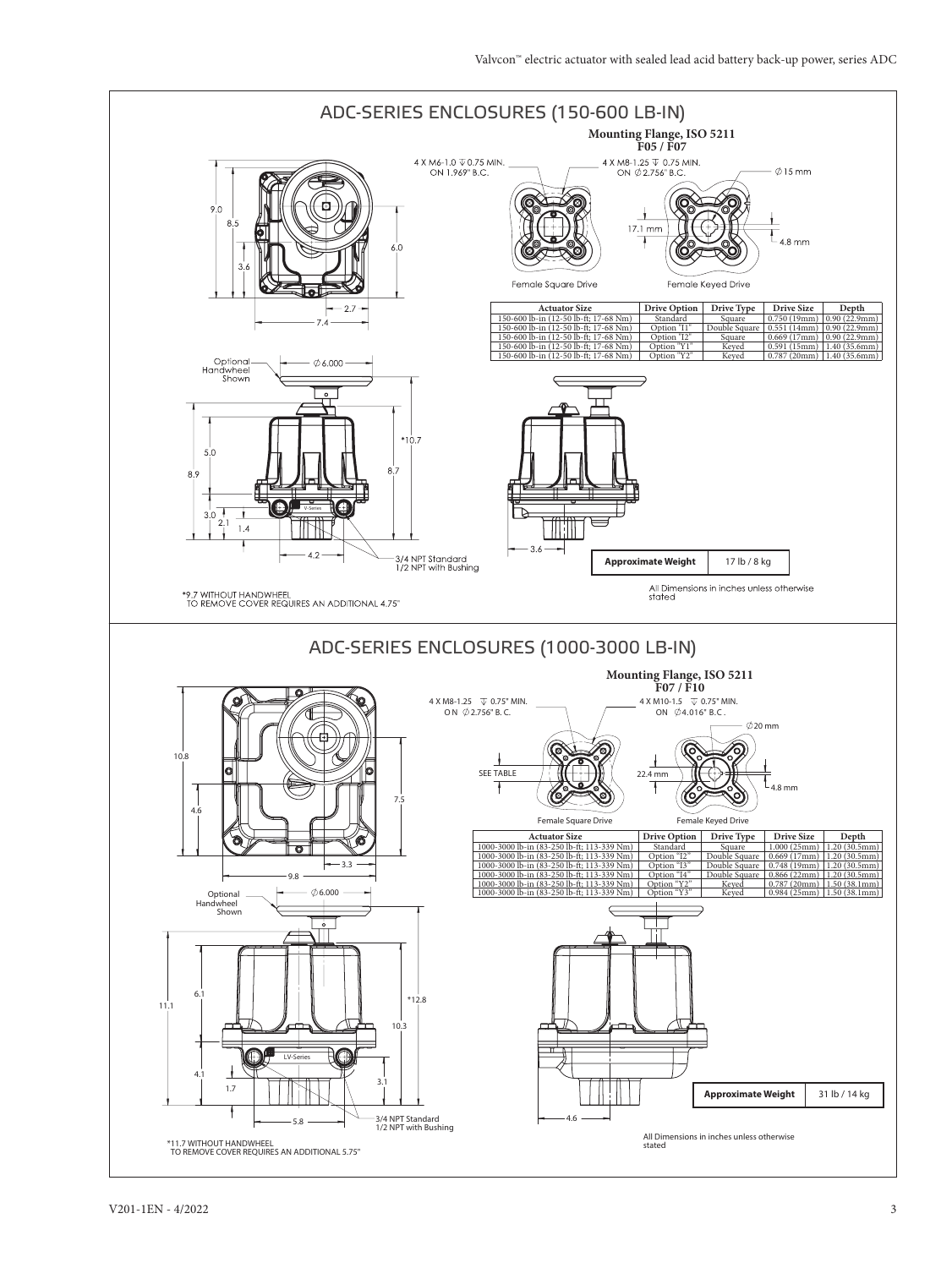## ADC-series features at a glance!

- Universal Input Power Actuator accepts 24/115/230AC and 12/24DC
- Universal Control On/Off or Modulating from the same package
- Included Heater/Thermostat Feature Can be enabled for "low-temp" use,"humidity control" use, or disabled to reduce power consumption.
- Internal battery packs allow for continued operation during power outages, provided the control signal remains.
- Field-settable for "fail clockwise" or "fail counterclockwise", or "fail" to a mid-travel position.
- • CSA (C US) Certification
- Proven technology provides internal battery back-up capabilities within the standard size actuator enclosures
- Dual conduit openings make wiring easier, and keep power and control wiring separate.
- Replacement battery is commercially available (it is recommended that the battery is replaced every two years).
- Two year warranty.



# ADC-series specifications

Battery back-up power

Valvcon™ ADC-Series electric actuators, equipped with internal battery power, allow you to shut down your system in the event of an external power loss. Engineered to supply dependable valve actuation, they can provide up to 10 complete cycles under their own internal power. The electronic back-up powered feature incorporates a rechargeable battery pack that plugs right in to the PC board under the actuator cover. Upon power loss, the battery pack is automatically activated as the main power supply. The battery is compact and fits easily into the standard enclosures for an easy, space-saving upgrade. No hardwiring or other complex operations are required. Valvcon™ ADC-Series battery back-up actuators can be configured for continuous-duty on/off (open/close) or modulating operation.

- Internal battery allows for continued cycling during power outages, enabling an orderly shut-down of critical processes.
- A built-in trickle charger, with over-charge protection, ensures the battery always has enough power when called upon.
- Battery can be easily replaced in the field and is widely available.

|                                           |                                                                       |                                                                          |                                       | 12VDC                                                                        |                 |                                       | 24VDC                                                                      |                 |                                       | 24VAC                                                                      |                 |                                       | <b>115VAC</b>                                                  |                               |                                       | <b>230VAC</b>                                                              |                        |
|-------------------------------------------|-----------------------------------------------------------------------|--------------------------------------------------------------------------|---------------------------------------|------------------------------------------------------------------------------|-----------------|---------------------------------------|----------------------------------------------------------------------------|-----------------|---------------------------------------|----------------------------------------------------------------------------|-----------------|---------------------------------------|----------------------------------------------------------------|-------------------------------|---------------------------------------|----------------------------------------------------------------------------|------------------------|
| Torque<br>Output<br>lb-in; lb-<br>ft; Nm) | Duty<br>Cycle<br>(at)<br>below<br>$104^{\circ}$ F/<br>$40^{\circ}$ C) | Duty<br>Cycle<br>(at max<br>temp;<br>$130^{\circ}$ F/<br>$55^{\circ}$ C) | Cycle<br>Time<br>(sec<br>$(90^\circ)$ | <b>Time ON</b><br>/ OFF at<br>max. temp.<br>Current<br><b>Draw</b><br>(Amps) | Current<br>Draw | Cycle<br>Time<br>(sec<br>$(90^\circ)$ | <b>Time ON</b><br>$/$ OFF<br>at max.<br>temp.<br>Current<br>Draw<br>(Amps) | Current<br>Draw | Cycle<br>Time<br>(sec<br>$(90^\circ)$ | Time ON<br>$/$ OFF<br>at max.<br>temp.<br>Current<br><b>Draw</b><br>(Amps) | Current<br>Draw | Cycle<br>Time<br>(sec<br>$(90^\circ)$ | Time ON<br>/ OFF at<br>max. temp.<br>Current<br>Draw<br>(Amps) | <b>Current</b><br><b>Draw</b> | Cycle<br>Time<br>(sec<br>$(90^\circ)$ | <b>Time ON</b><br>$/$ OFF<br>at max.<br>temp.<br>Current<br>Draw<br>(Amps) | Current<br><b>Draw</b> |
|                                           |                                                                       |                                                                          | (sec<br>$(90^\circ)$                  | (sec)                                                                        | (Amps)          | (sec<br>$(90^\circ)$                  | (sec)                                                                      | (Amps)          | (sec<br>$(90^\circ)$                  | (sec)                                                                      | (Amps)          | (sec<br>$(90^\circ)$                  | (sec)                                                          | (Amps)                        | (sec<br>$(90^\circ)$                  | (sec)                                                                      | (Amps)                 |
| 150; 12;<br>17                            | 100%                                                                  | 75%                                                                      | 11                                    | 11/4                                                                         | 2.2             | 13                                    | 13/5                                                                       | 1.2             | 8                                     | 8/3                                                                        | 1.8             | 9                                     | 9/3                                                            | 0.4                           | 9                                     | 9/3                                                                        | 0.4                    |
| 300; 25;<br>34                            | 100%                                                                  | 75%                                                                      | 17                                    | 17/6                                                                         | 2.5             | 13                                    | 13/5                                                                       | 1.4             | 12                                    | 12/4                                                                       | 2.1             | 13                                    | 13/5                                                           | 0.5                           | 13                                    | 13/5                                                                       | 0.4                    |
| 600; 50;<br>68                            | 100%                                                                  | 75%                                                                      | 17                                    | 17/6                                                                         | 2.8             | 13                                    | 13/5                                                                       | 1.7             | 13                                    | 13/5                                                                       | 2.5             | 14                                    | 14/5                                                           | 0.6                           | 14                                    | 14/5                                                                       | 0.5                    |
| 1000; 83;<br>113                          | 100%                                                                  | 75%                                                                      | 21                                    | 21/7                                                                         | $\overline{4}$  | 14                                    | 14/5                                                                       | 2.4             | 15                                    | 15/5                                                                       | 3.5             | 15                                    | 15/5                                                           | 0.9                           | 15                                    | 15/5                                                                       | 0.6                    |
| 1500;<br>125; 169                         | 100%                                                                  | 75%                                                                      | 40                                    | 40/14                                                                        | $\overline{4}$  | 24                                    | 24/8                                                                       | 2.4             | 27                                    | 27/9                                                                       | 3.5             | 29                                    | 29/10                                                          | 0.9                           | 29                                    | 29/10                                                                      | 0.6                    |
| 2000;<br>167; 226                         | 100%                                                                  | 75%                                                                      | 40                                    | 40/14                                                                        | 4.3             | 33                                    | 33/11                                                                      | 2.4             | 28                                    | 28/10                                                                      | 3.5             | 29                                    | 29/10                                                          | 0.9                           | 29                                    | 29/10                                                                      | 0.6                    |
| 2500;<br>208; 282                         | 100%                                                                  | 75%                                                                      | 55                                    | 55/19                                                                        | 3.3             | 40                                    | 40/14                                                                      | $\overline{2}$  | 38                                    | 38/13                                                                      | 3.1             | 39                                    | 39/13                                                          | 0.8                           | 39                                    | 39/13                                                                      | 0.6                    |
| 3000;<br>250; 339                         | 100%                                                                  | 75%                                                                      | 60                                    | 60/20                                                                        | 3.7             | 42                                    | 42/14                                                                      | 2.2             | 40                                    | 40/14                                                                      | 3.5             | 42                                    | 42/14                                                          | 0.8                           | 43                                    | 43/15                                                                      | 0.6                    |

## ADC-series data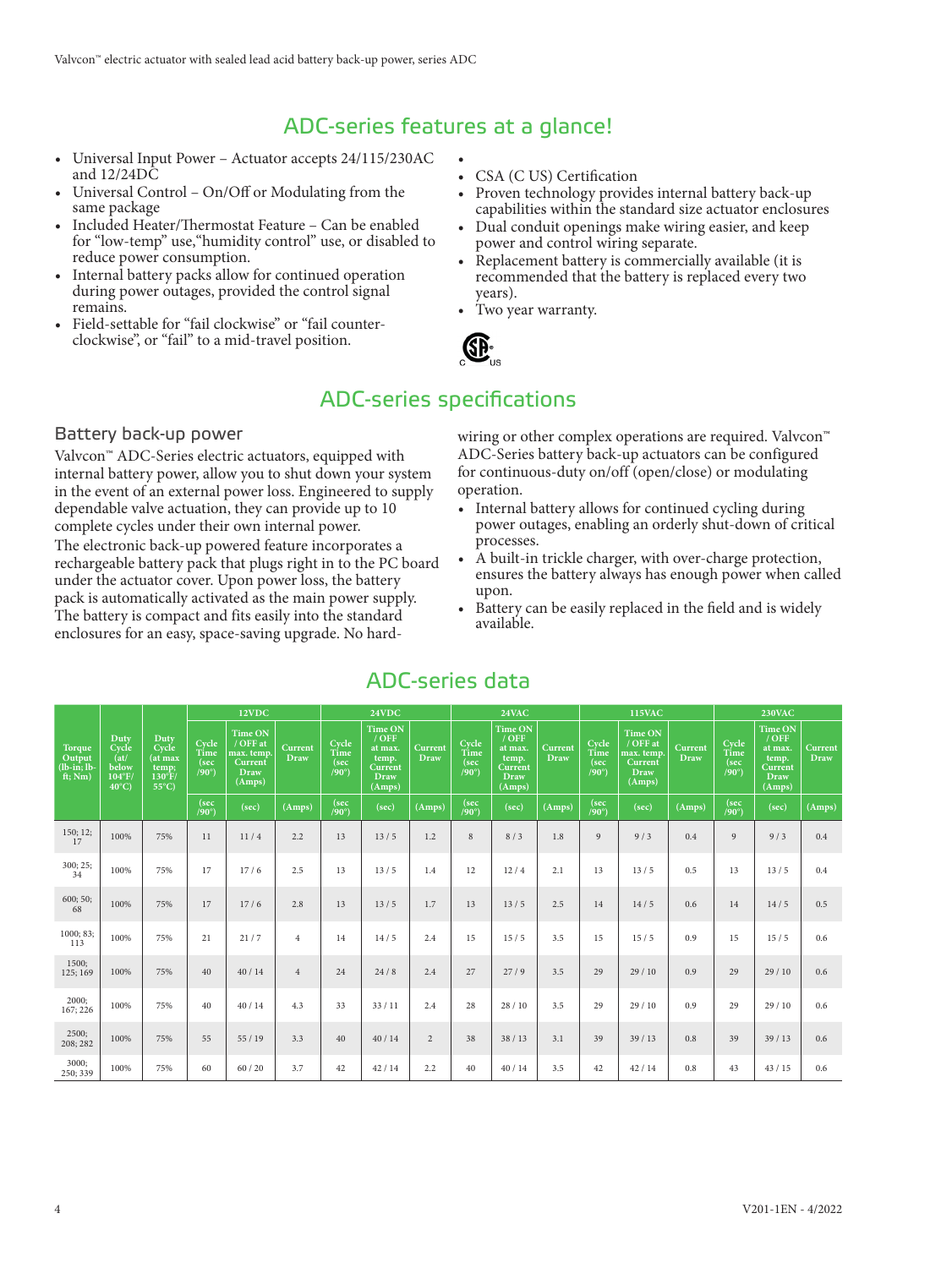# ADC-series electric actuators standard features

#### Heater/thermostat

The Heater/Thermostat option can be activated by a selection potentiometer on the board. The feature can be set for low-temperature, humidity control, or turned off completely to reduce power consumption.

## Auxiliary limit switches

Two additional limit switches are included for position indication or as dry contacts to operate other devices. Single pole, double throw switches rated for 11A 1/2HP 250VAC, CSA certified.

## ADC-series electric actuators options

#### (Order codes I1, I2, I3, and I4) ISO 5211 metric output

The actuator is equipped with an ISO 5211 compliant mounting configuration.

The standard drive output for 150-600 lb-in models is a 3/4" female square. The standard drive output for 1000-3000 lb-in models is a 1" female square. We offer several female metric drive output options, consult the "How to Order" section for available sizes for a given actuator model.

#### MODBUS® Communication

## (Order code MB)

The Modbus option allows for controlling, and polling the unit for diagnostic information using a Modbus communication signal; RS-485, Two-Wire (Note: a Two-Wire crosscable connection may cause damage).



Modbus is registered trademark of Schneider Electric USA, Inc.

#### (Order codes Y1, Y2, and Y3) keyed output The actuator is equipped with an ISO 5211 compliant mounting configuration.

The standard drive output for 150-600 lb-in models is a 3/4" female square. The standard drive output for 1000-3000 lb-in models is a 1" female square. We offer several female keyed drive output options, consult the "How to Order" section for available sizes for a given actuator model.

#### Handwheel override

#### (Order code Z)

For manual operation when power is not available. The handwheel is disengaged from the geartrain and does not turn during normal operation. When the handwheel is pushed down, it disengages the motor from the geartrain and allows manual operation.

#### Hazardous location enclosures

#### (ADCWX and LADCWX)

The standard enclosures (ADCW and LADCW) are rated for NEMA 4/4X (weather tight and corrosion resistant). The Hazardous Location enclosures (ADCWX and LADCWX) are Certified by CSA to meet NEMA 4/4X/7 & 9, Class I, Div 1, Groups C&D; Class II, Div. 1, Groups E, F, & G; Class III.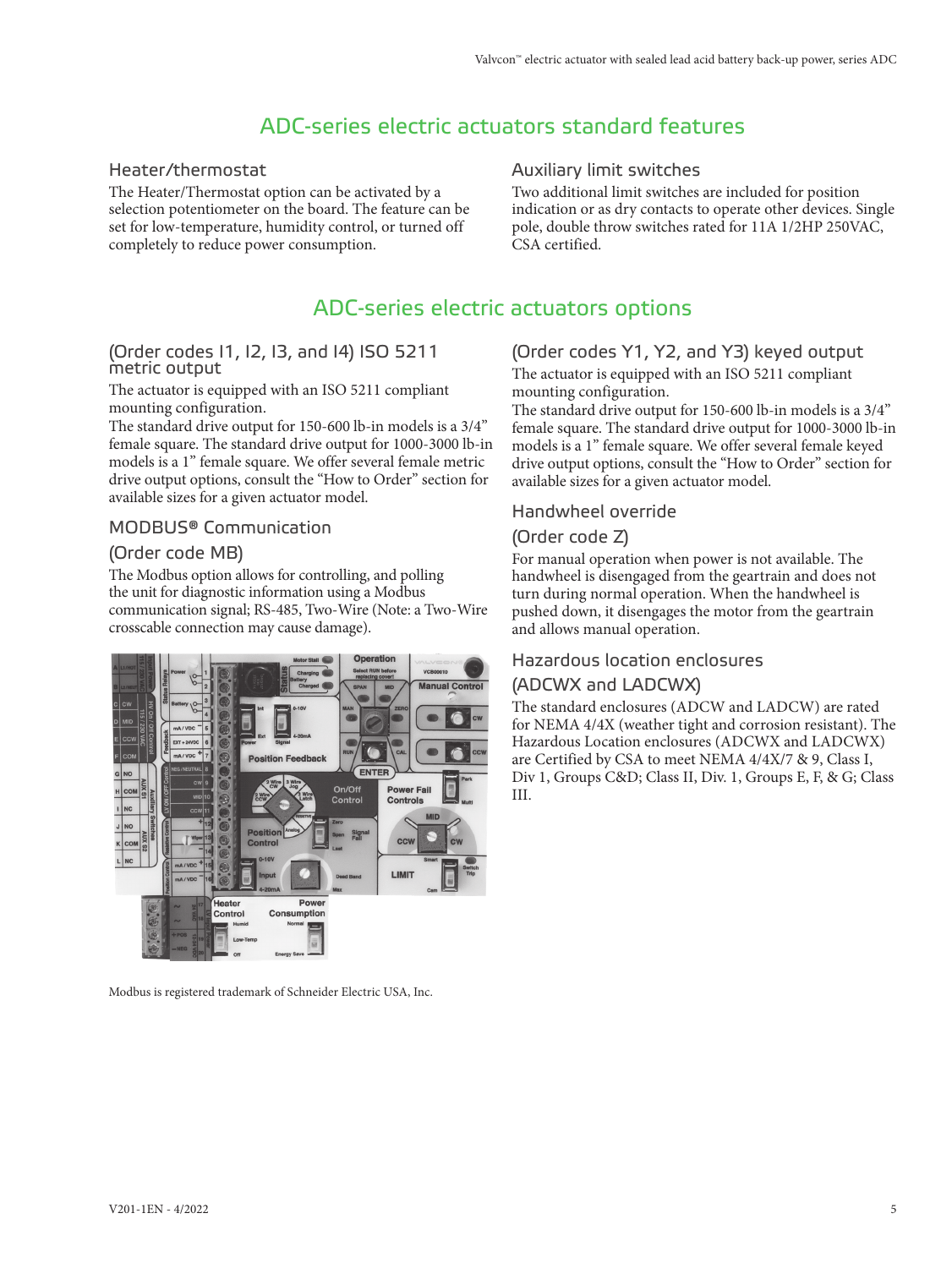

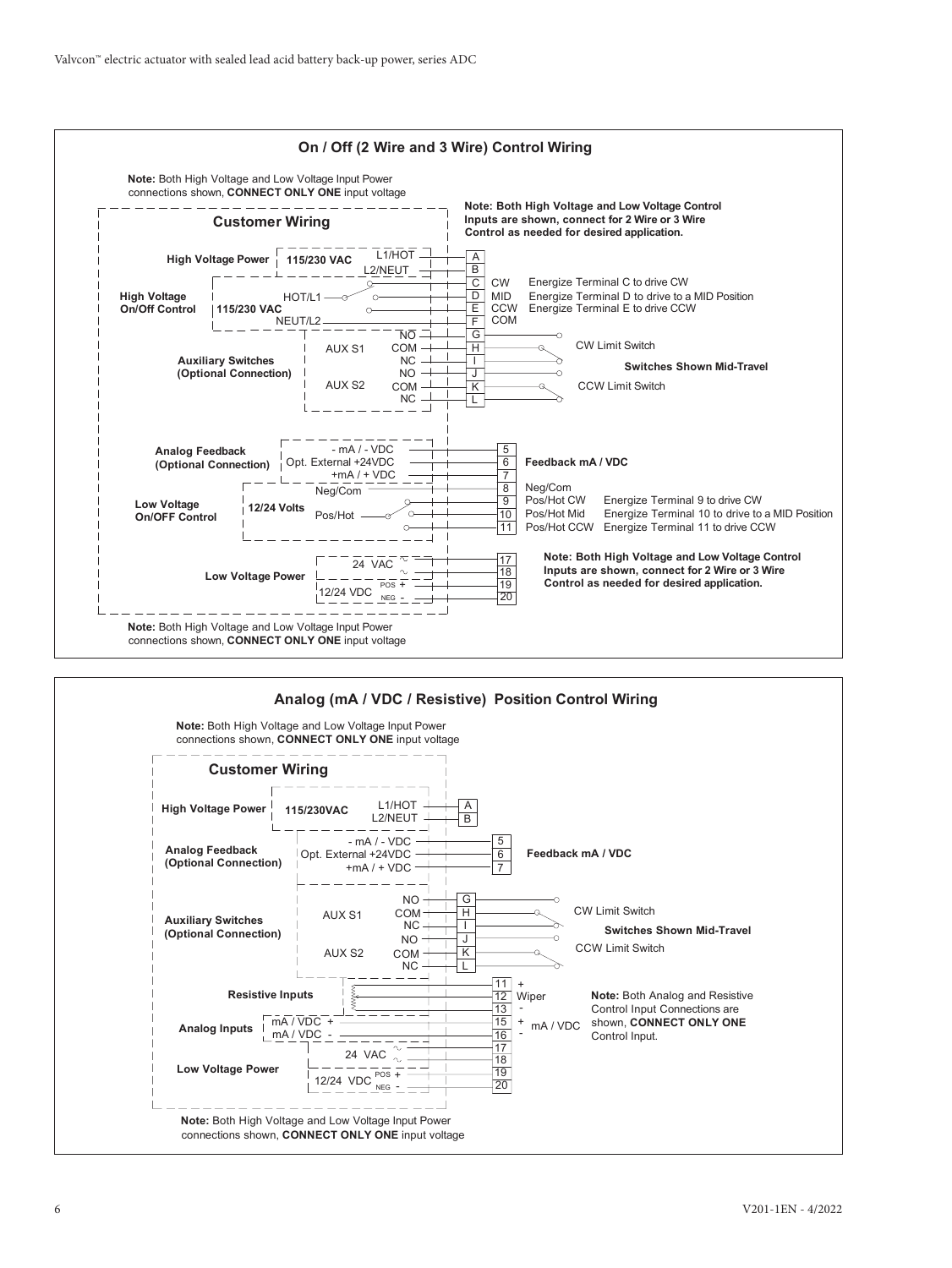**WARNING:** As the use of the actuator is application specific, a number of factors should be taken into account when selecting an actuator for a given application. Therefore, some of the applications in which the actuators are used are outside the scope of this document. If you have questions concerning the use, application or compatibility of the actuator with the intended service, contact Valmet for more information.

## How to order – ADC-series electric actuators (150-600 lb-in)

#### **Example:**

Sample model code: ADCWX150UL2-UP **<sup>1</sup> <sup>2</sup> <sup>3</sup> <sup>4</sup> <sup>5</sup> <sup>6</sup>**

| 11DQ | <b>IATV</b><br>$x \rightarrow y$ | 1. JU | ◡⊥∠ | $\sim$ | $\equiv$<br>╰ |
|------|----------------------------------|-------|-----|--------|---------------|

| 1              | $S$ eries <sup>(1)</sup>                             |
|----------------|------------------------------------------------------|
| ADC            | ADC                                                  |
|                |                                                      |
| $\overline{2}$ | Enclosure                                            |
| W              | Weathertight (NEMA 4/4X)                             |
| <b>WX</b>      | Weathertight & Explosion proof (NEMA 4/4X/7&9)       |
|                |                                                      |
| 3              | <b>Torque</b>                                        |
| 150            | 150 lb-in (12 lb-ft; 17 Nm)                          |
| 300            | 300 lb-in (25 lb-ft; 34 Nm)                          |
| 600            | 600 lb-in (50 lb-ft; 68 Nm)                          |
|                |                                                      |
| $\overline{4}$ | Board options <sup>(2)</sup>                         |
| UL2            | Universal Board with SLA Battery Back-UP             |
| UIA            | Universal Board 180-Degrees with SLA Battery Back-Up |
| UL6            | Universal Board 270-Degrees with SLA Battery Back-Up |

| 5                 | Other options             |  |  |  |  |  |
|-------------------|---------------------------|--|--|--|--|--|
|                   | No entry if standard      |  |  |  |  |  |
| $11^{(3)}$        | 14mm Female Square Output |  |  |  |  |  |
| $12^{(3)}$        | 17mm Female Square Output |  |  |  |  |  |
| MB <sup>(4)</sup> | Modbus Communication      |  |  |  |  |  |
| $Y1^{(3)}$        | 15mm Female Keyed Output  |  |  |  |  |  |
| $Y2^{(3)}$        | 20mm Female Keyed Output  |  |  |  |  |  |
| Z                 | Handwheel                 |  |  |  |  |  |
|                   |                           |  |  |  |  |  |
| 6                 | <b>Operating voltage</b>  |  |  |  |  |  |
| -UP               | Universal Power           |  |  |  |  |  |

## How to order – ADC-series electric actuators (1000-3000 lb-in)

#### **Example:**

Sample model code: LADCWX2000UL5Z-UP **<sup>1</sup> <sup>2</sup> <sup>3</sup> <sup>4</sup> <sup>5</sup> <sup>6</sup>**

| 1              | $S$ eries <sup>(1)</sup>                       |  |  |  |  |  |
|----------------|------------------------------------------------|--|--|--|--|--|
| LADC           | LADC                                           |  |  |  |  |  |
|                |                                                |  |  |  |  |  |
| $\overline{2}$ | Enclosure                                      |  |  |  |  |  |
| W              | Weathertight (NEMA 4/4X)                       |  |  |  |  |  |
| WX.            | Weathertight & Explosion proof (NEMA 4/4X/7&9) |  |  |  |  |  |
|                |                                                |  |  |  |  |  |
| 3              | <b>Torque</b>                                  |  |  |  |  |  |
| 1000           | 1000 lb-in (83 lb-ft; 113 Nm)                  |  |  |  |  |  |
| 1500           | 1500 lb-in (125 lb-ft; 169 Nm)                 |  |  |  |  |  |
| 2000           | 2000 lb-in (167 lb-ft; 226 Nm)                 |  |  |  |  |  |
| 2500           | 2500 lb-in (208 lb-ft; 282 Nm)                 |  |  |  |  |  |
| 3000           | 3000 lb-in (250 lb-ft; 339 Nm)                 |  |  |  |  |  |
|                |                                                |  |  |  |  |  |
| 4              | <b>Board options</b> <sup>(2)</sup>            |  |  |  |  |  |

UL5 Universal Board 180-Degrees with SLA Battery Back-Up UL7 Universal Board 270-Degrees with SLA Battery Back-Up

UL3 Universal Board with SLA Battery Back-UP

| AD<br>◡<br>ᆈ | M <sub>V</sub><br>77 | 2000 | ر به | - | $\overline{\phantom{a}}$ |
|--------------|----------------------|------|------|---|--------------------------|
|              |                      |      |      |   |                          |

| 5                 | Other options             |  |  |  |  |
|-------------------|---------------------------|--|--|--|--|
|                   | No entry if standard      |  |  |  |  |
| $I2^{(3)}$        | 17mm Female Square Output |  |  |  |  |
| $I3^{(3)}$        | 19mm Female Square Output |  |  |  |  |
| $I4^{(3)}$        | 22mm Female Square Output |  |  |  |  |
| MB <sup>(4)</sup> | Modbus Communication      |  |  |  |  |
| $Y2^{(3)}$        | 20mm Female Keyed Output  |  |  |  |  |
| $Y3^{(3)}$        | 25mm Female Keyed Output  |  |  |  |  |
| Z                 | Handwheel                 |  |  |  |  |
|                   |                           |  |  |  |  |
| 6                 | <b>Operating voltage</b>  |  |  |  |  |
| -UP               | Universal Power           |  |  |  |  |

Notes:

1. All ADC-Series actuators accept any of the following input voltages (12VDC, 24VDC, 24VAC, 115VAC and 230VAC), are rated for continuous duty cycle, include a holding brake, two auxiliary limit switches, 4-20mA or 0-10VDC, position feedback, wrench-operated manual override, CSA "C US" certification, and a heater/thermostat that can be user-enabled on the option board.

2. Must select only one board option; all board options can be configured for On/Off or Modulating operation.

3. The standard drive output for 150 - 600 lb-in actuators is a 3/4" female square; the standard drive output for 1000 - 3000 lb-in actuators is a 1" female square.<br>4. The Modbus Communication option allows for controlling

4. The Modbus Communication option allows for controlling, and polling the unit for diagnostic information using a Modbus communication signal (RS-485; Two-Wire).